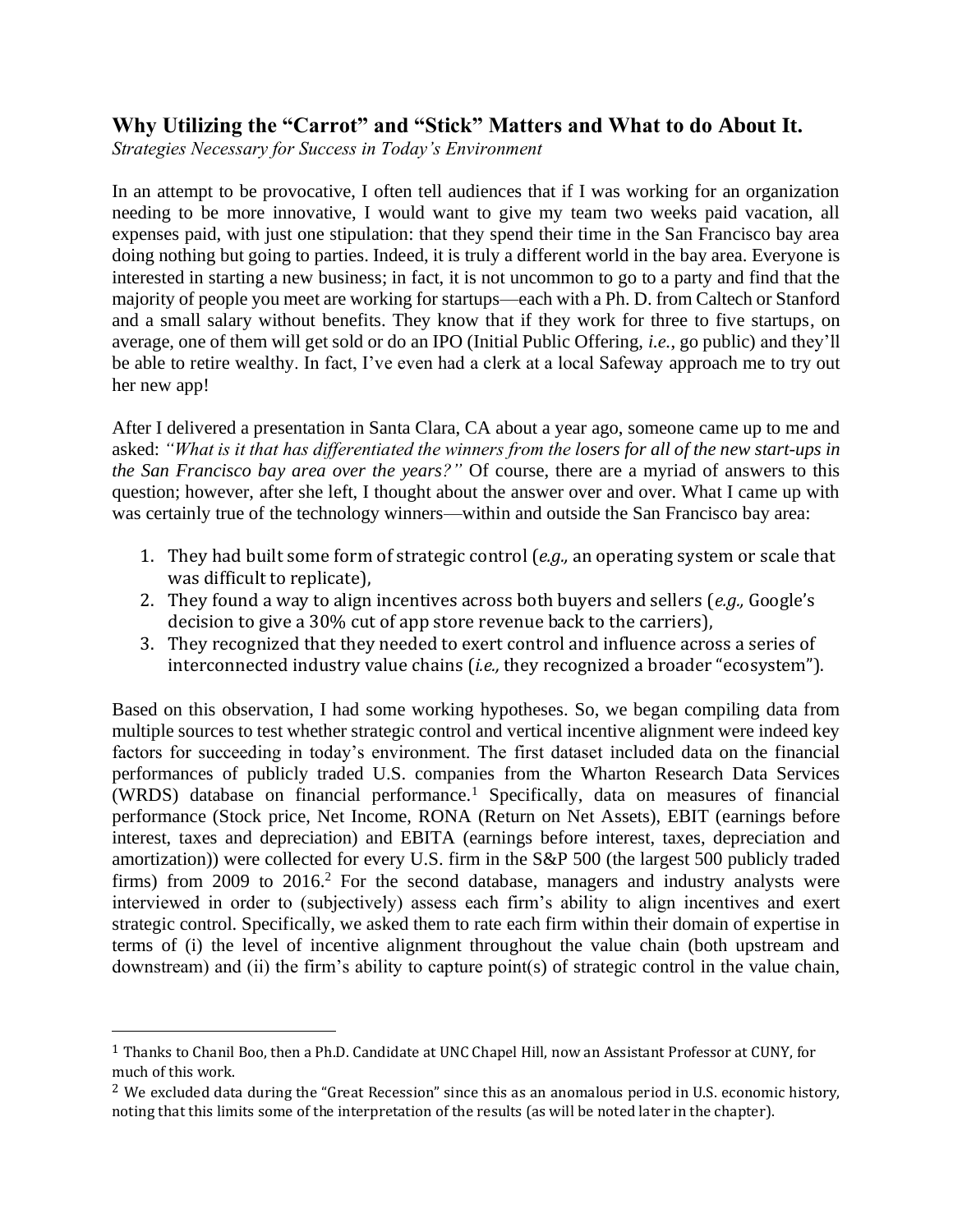both on a scale of 1 to  $10<sup>3</sup>$ . The two data sources were combined into a large database that was analyzed in two ways:

- 1) through the use of statistics, specifically using multiple regression techniques and,
- 2) examination of the data for patterns and groupings.

### DEFINITION: *Multiple Regression*.

*Multiple regression* is a statistical technique for examining the impact of one variable on another – in this case on stock price, income or earnings – holding all other variables in the study constant; it gives us the ability to isolate the impact of one variable, such as strategic control or vertical alignment.

Our hypotheses were strongly confirmed – companies that are succeeding today utilize both a "stick" (strategic control) and a "carrot" (vertical incentive alignment); they find points of strategic control, leverage them in the market and align external incentives effectively. The utilization of both strategic control and vertical incentive alignment has a profound impact on a firm success particularly with respect to financial performance. The table below (which is not intended to be exhaustive but illustrative) lists just a few of the companies that our research has identified as either a success or failure in the game of strategic control (SC) and vertical incentive alignment (VIA),

| Winners (High SC and/or VIA) | Losers (Low SC and VIA)     |  |
|------------------------------|-----------------------------|--|
| Amazon                       | Borders, Geeks.com          |  |
| Walmart                      | JC Penney, Sears, Toys-R-Us |  |
| Alphabet (Google)            | Yahoo                       |  |
| Apple, Samsung               | Cononical                   |  |
| <b>Netflix</b>               | <b>Blockbuster</b>          |  |
| LinkedIn                     | Groupon                     |  |
| <b>Eastman Chemical</b>      | <b>USPS</b>                 |  |
| FedEx, Facebook              | Zynga                       |  |
|                              |                             |  |

Amazon, for example, has recognized that owning points of strategic throughout the value chain (and owning the value chain from back to front) can be a dominant strategic advantage that others cannot match. However, Walmart learned from P&G's initiative in the 1990s and now aligns incentives throughout *its* supply chain (*e.g.,* via inventory management processes and "scanbacks").

<sup>3</sup> Note that to the extent the "experts" were not able to do a good job assessing the degree of strategic control and vertical incentive alignment (for example, if their assessments were random or subject to a significant degree of error), this would work against us—that is, make it substantially more difficult to find any result at all. Thus, the existence of any expert error actually makes these results stronger since we would be finding these strong results in spite of error that would make it less likely to find any result at all.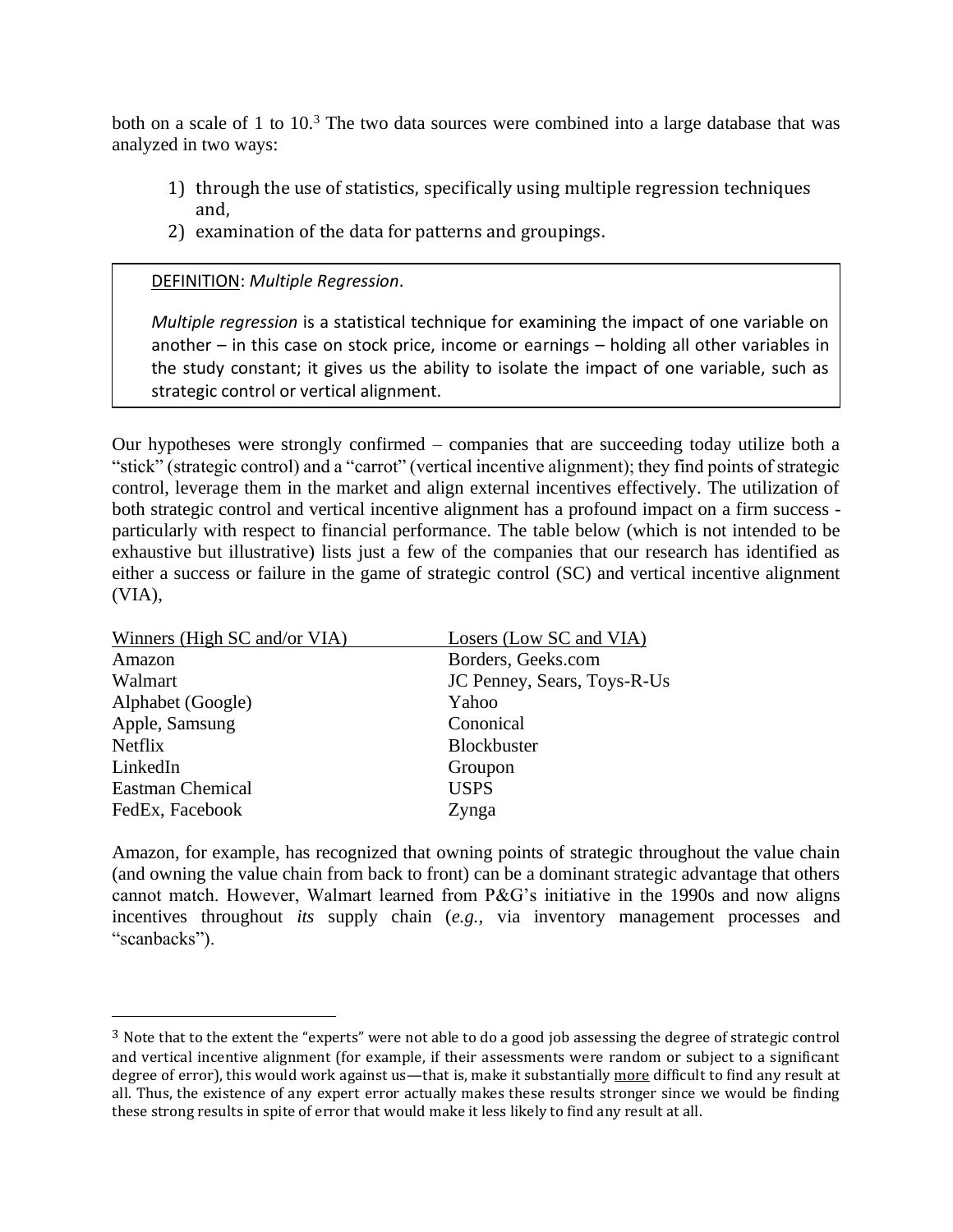To illustrate how important this can be, we conducted a detailed econometric analysis, employing advanced multiple regression techniques to ascertain the post-downturn (2009 and forward) financial performances of the companies in our dataset via Compustat and Wharton's WRDS data. This detailed analysis revealed that:

- 23% of earnings growth (from 2009 to 2016) can be explained by strategic control alone;
- 34% of net income growth is explained by strategic control and vertical alignment;
- A full 41% of share price growth (from 2009 to 2016) is explained by just three factors: strategic control, vertical alignment and net income.

That's startling – to explain 41% of the (cross-sectional) variance in share price growth with just three items is phenomenal. In order to put this in perspective, an increase in strategic control from a 3 to an 8 on a 10-point scale (from low to high, where a 3 might be a company like Hulu, whereas an 8 might be a company like Amazon) would increase share price growth by a startling 35%. This drives home how important strategic control is to financial performance. *In short, strategic control and vertical incentive alignment are material to a firm's financial performance.*

We then divided the companies into four quadrants and gave each quadrant a name, "*Update the Resume"* (because you'll be looking for a job soon), "*Don't Quit your Day Job*" (because the company will do well and you should stick with it), "*It's Fixable"* (because it is) and "*It's a Matter of Time*" (because it's not fixable and it's a matter of time before the company faces hard times):

Update the Resume. 32% of the S&P 500 rated low on both incentive alignment and the ability to form points of strategic control. These firms were the least successful in terms of share price return, market share and long-term prospects for growth.

Don't Quit your Day Job. 19% were high on both strategic control and incentive alignment and these firms outperformed the rest of the sample in every metric, from share price and market share appreciation to long-term success and growth rates. Indeed, this is not surprising since aligned incentives and control of key points of strategic control (*e.g.,* Amazon's obsessive control of the value chain and Apple's control of the "Apple ecosystem") make it nearly impossible for a rival to displace the company that executes on this well.

It's Fixable. 19% of the firms in the S&P 500 had reasonably high points of strategic control (*e.g.,* Microsoft's Office and Facebook's social network); however, they were relatively weak on incentive alignment outside of the organization. For example, Surface sales or Microsoft mobile OS have performed nearly as well as the previous group in terms of short-term market performance; however, they will be under pressure unless they can solve the incentive alignment issue. Thus, their success is tenuous moving forward but fixable.

It's a Matter of Time. 30% of firms in the S&P 500 had low points of strategic control, but reasonably well-aligned vertical incentives (*e.g.,* Time Warner Cable's control of geographies and apartment complexes). These firms have done well in the sales channels and/or with customer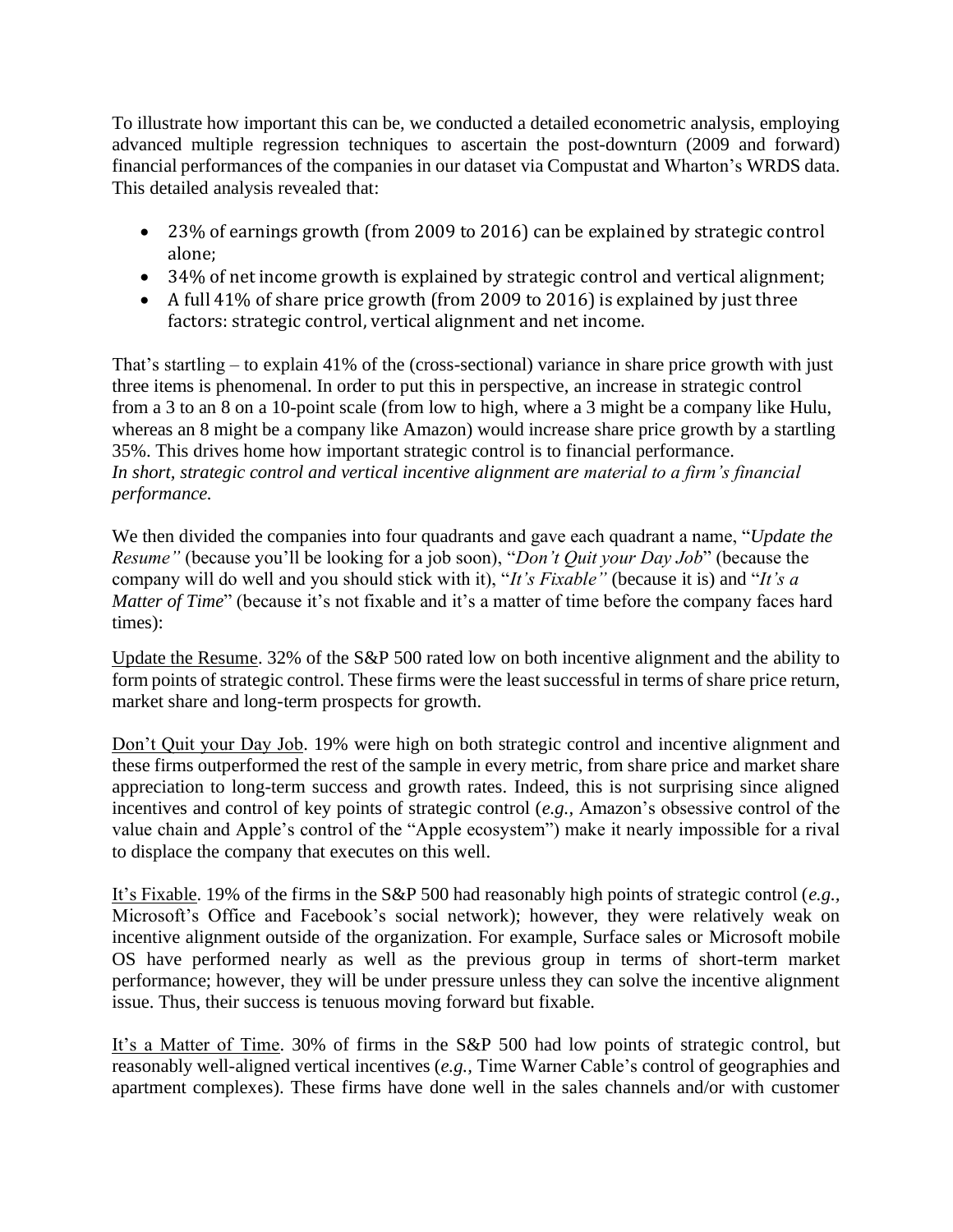acquisition and retention strategies but will continue to be under the threat of competitive entry unless points of strategic control can be formed.



Point of Strategic Control

The table above depicts the continuum that exists across points of strategic control (from low to high) and across degree of vertical incentive alignment (from weak to strong), in addition to some of the companies that fit into each quadrant (note that Barnes & Noble is not in the S&P 500). Some companies have moved significantly over time and their position may differ from country to country. For example, Nokia earns over 500 million Euros (*i.e.,* approximately \$700 million US) in patent revenue annually but has essentially fallen out of the handset race in the United States despite a significant presence in other parts of the world. Hence, in the market for handsets in the United States, Nokia would fall into the "Update the Resume" quadrant, but would fit in other quadrants for other lines of business and in other parts of the world.<sup>4</sup>

We provide further perspective on why this matters financially by examining financial performance across the four groups and reporting this in the table below (all numbers represent percentage change from 2009 to 2016; the LL (Low/Low), LH (Low/High), HL (High/Low), and HH (High/High) designations refer to strategic control (Low or High) and vertical alignment (Low or High), respectively, and correspond to the four quadrants above):

|                           | <b>Share Price</b> | <b>RONA</b> | <b>EBIT</b> | <b>EBITA</b> |
|---------------------------|--------------------|-------------|-------------|--------------|
| "Update Resume" (LL)      | 0.256              | $-2.19$     | $-0.560$    | $-0.261$     |
| "Matter of Time" (LH)     | 0.498              | 1.44        | $-0.035$    | .0389        |
| "It's Fixable" $(HL)$     | 0.347              | 1.55        | 0.332       | 1.057        |
| "Don't Quit Day Job" (HH) | 0.698              | 1.45        | 0.495       | 2.238        |

<sup>4</sup> See *Wall Street Journal* , "Nokia Needs Time to Mine Patents," December 2013, page B14.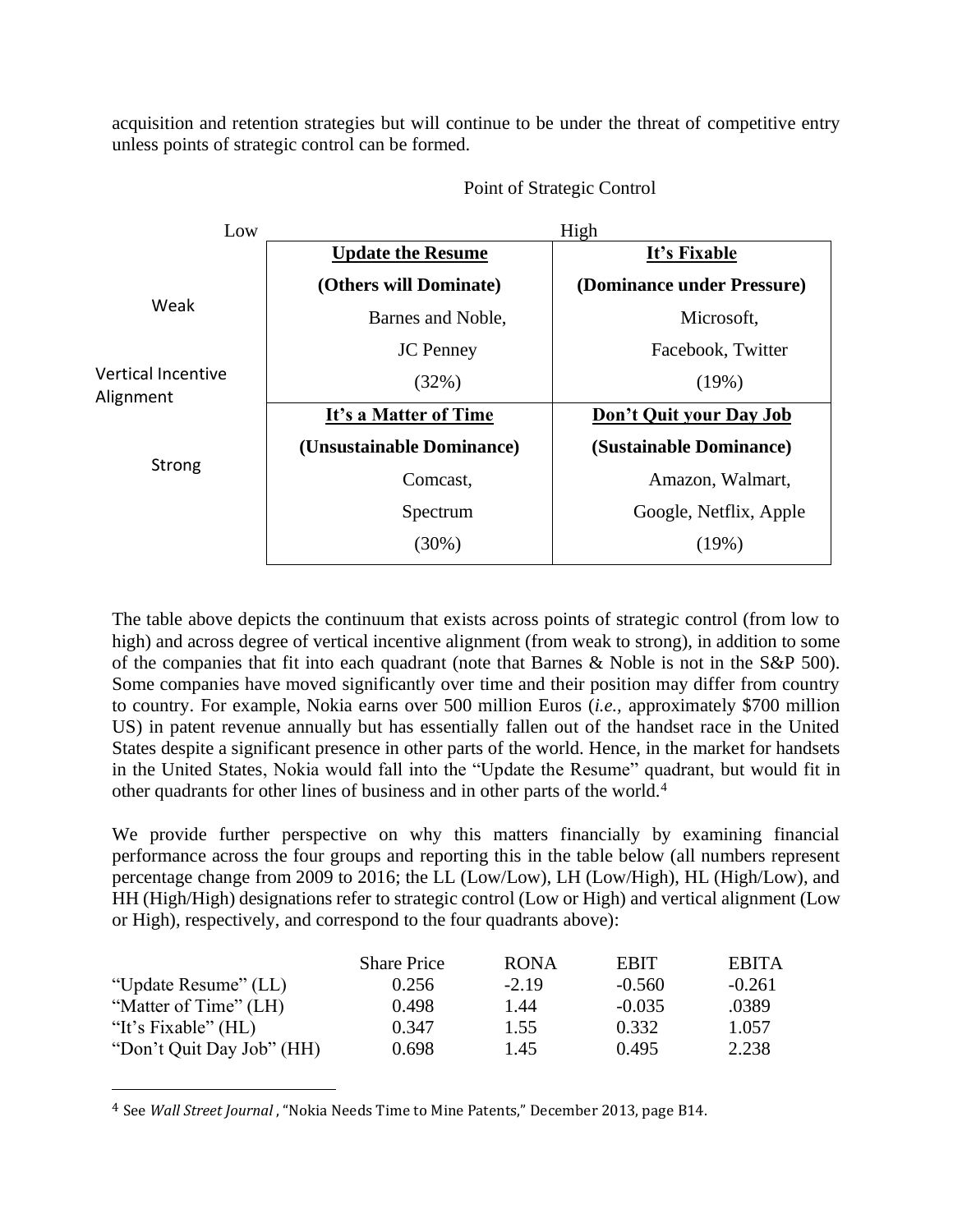These numbers suggest the following:

- Those in the "LL" category (low in both Strategic Control and Vertical Incentive Alignment) had a 25.6% increase in share price from 2009 to 2016 (2009 as base); in contrast, companies that were high on both appreciated almost 70% over the same period.
- Return on Net Assets (RONA), Earnings before Interest and Taxes (EBIT) and Earnings before Interest, Taxes and Amortization (EBITA) were all *negative* for firms that were low on both strategic control and vertical incentive alignment; all were positive and grew significantly for those companies in the "Don't Quit the Day Job" (HH) category. Whereas EBITA more than doubled for those in the HH ("Don't Quit Your Day Job") category, it was actually negative for those low on both (*i.e.,* in the "Update the Resume" category).

*Conclusion:* the "Carrot and the Stick" approach of developing businesses around points of strategic control and vertical incentive alignment matters financially; firms that succeed in today's markets have effectively developed points of strategic control and align external incentives. You can utilize this to help identify key strategic issues to invest in moving forward. Use this to your advantage; sketch this out for your business.

#### *An Important Caveat*

In this study, we address only U.S. data during a period of economic growth (*i.e.,* coming out of the "Great Recession"). Furthermore, we focus only on larger firms (*i.e.,* those inside of the S&P 500). As such, we can, at this time, offer only anecdotal evidence as to how these results translate to economies outside of the United States, would play out in a downturn or recession and play out for smaller firms. We would suggest that this would indeed extend to other situations, countries, economies and economic climates; however, this would be pure speculation without further, detailed study. That said, much of the logic of this book is about how points of strategic control and vertical alignment are utilized by small and large firms alike in the United States and abroad (*e.g.,* Alibaba and Tencent in China and Tata Communications in India). Consequently, we suggest that the concepts discussed in this book apply universally in today's global markets; however, this chapter presents statistical evidence to confirm the importance of these concepts to the financial performances of U.S. firms during a period of economic growth.

## *Lessons for First Movers – Source of Advantages and Disadvantages via Strategic Control*

While much has been written about "first-mover advantages," there is an important distinction to be made here. When first movers are in product areas where attributes and features can be easily imitated, they can be at a disadvantage strategically since rivals may subsequently enter the market with improved and/or lower-cost alternatives or imitated attributes. Conversely, when firms can move first and secure critical *strategic control points* (*e.g.,* the pumps for Softsoap®), they can potentially attain long-term strategic gains. Thus, first-mover advantages are generally considerably stronger with respect to *strategic control points* versus attributes.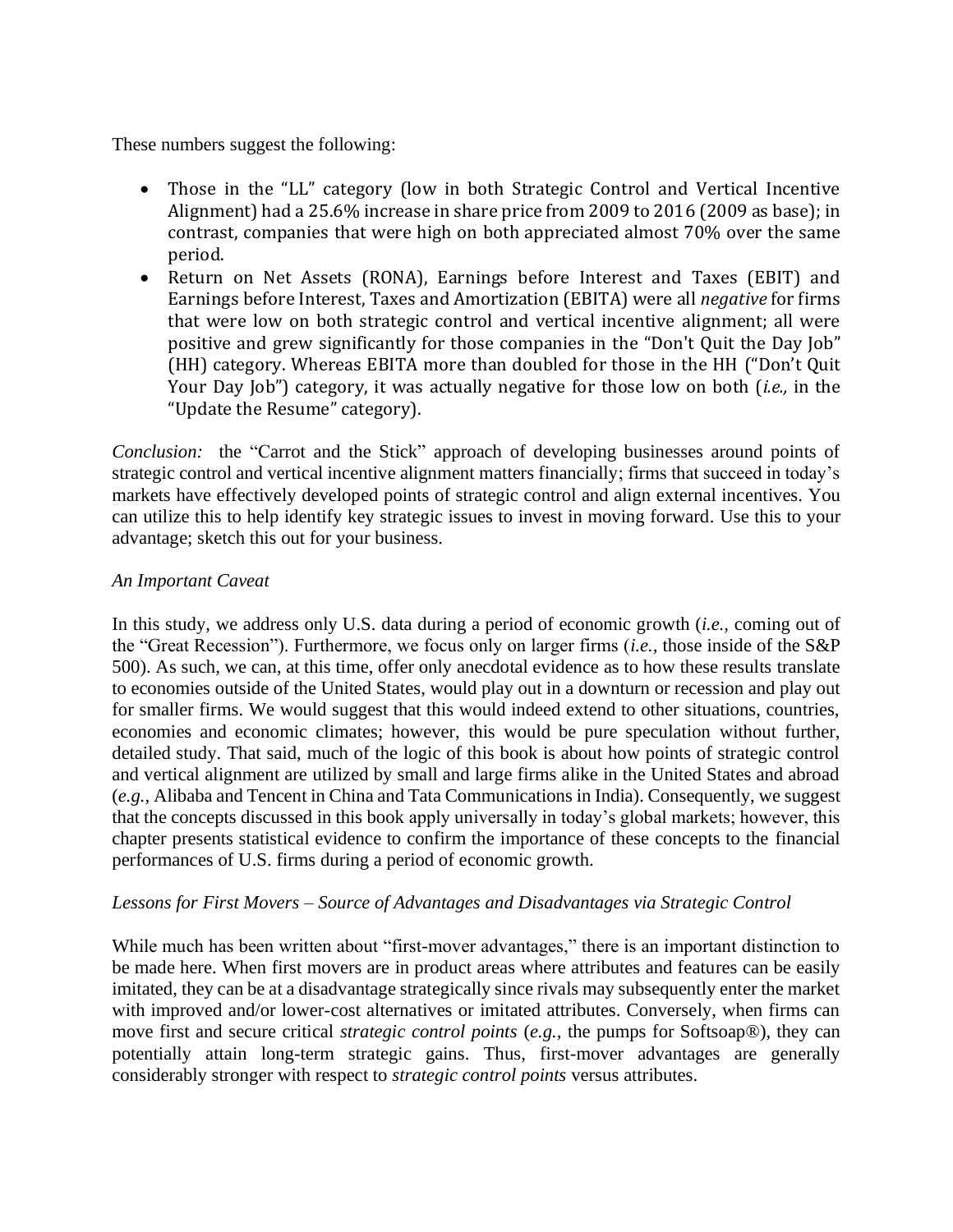*Business lesson: First Mover Advantages involving product attributes are generally fleeting since the attributes can generally be replicated and imitated. On the other hand, a first mover advantage that involves securing a point of strategic control is sustainable and often longlasting by definition. Thus, always try to move first on points of strategic control and be wary of any advantages gained on offering attributes alone.*

There are exceptions, of course. Certain attributes can be protected and thus can potentially be a source of long-term and sustainable competitive advantage. For example, Boeing developed longer wings on its new plane (the "777-X"), which can't fit between planes at gates at airports. It's solution? Folding wingtips, which result in planes that are 28% more fuel efficient (*vs.* competitive planes). Indeed, it will take competitors five to 10 years to incorporate such a design into competitive products. In agrichemicals, one ingenious company had the idea to put green dye in the chemical used to treat lawns and golf courses—as a visible sign that the product was working. Customers loved it, perceived it to be better at controlling the weeds (that made greens unsightly) and it would take competitors three to five years to have competitive products (*i.e.,* with a comparable green dye) since even inert ingredients require regulatory approval for "labeling." Thus, the first mover had a sustainable advantage in the interim.

These are exceptions, however; most attribute-based advantages can be imitated, replicated or even made better. Thus, you must determine what you can defend (*vs.* more typical attributes that competitors can copy). Indeed, the mapping industries (*e.g.,* paper, digital, aviation, marine, land, online and mobile) illustrate the fast-moving pace of today's markets and how first mover advantages work when they are created by owning points of strategic control that are created based on the advantages of product features or attributes. Probably the most visible mapping battle has been between Apple Maps and Google Maps on the mobile platforms (Apple's iOS in particular). Thus, we will start here; however, the battle for maps has been dramatic, far-reaching and has involved a myriad of players (*e.g.,* Rand McNally, Garmin, TomTom, NavTech, MapQuest, Google Maps and Apple Maps).

*The battle for maps isn't about maps.*



Imagine the following: you are about to embark on a journey from your home address to a place you haven't been before. How do you figure out how to get there? In the "old days" (*i.e.,* before about 2005), you would consult your handy Rand McNally atlas, write down the preferred route on a piece of paper and you were on your way. By July 2006, MapQuest (then a division of AOL, now a division of Verizon Media) had launched its beta version of an online tool that would allow you to "Build Your Route" and you could go online and plan each portion of your route, print it out and then follow the printed page throughout your journey - hoping that traffic was clear during that time of day.

At around the same time that this service was being launched, Google was acquiring Where 2 Technologies, a small mapping company written by two Danish brothers, Lars and Jens Rasmussen.

Building on this acquisition, Google launched Google Maps in June 2005 with U.S. road maps and then followed with integrated Google Earth and Satellite imagery in January 2006. Google Traffic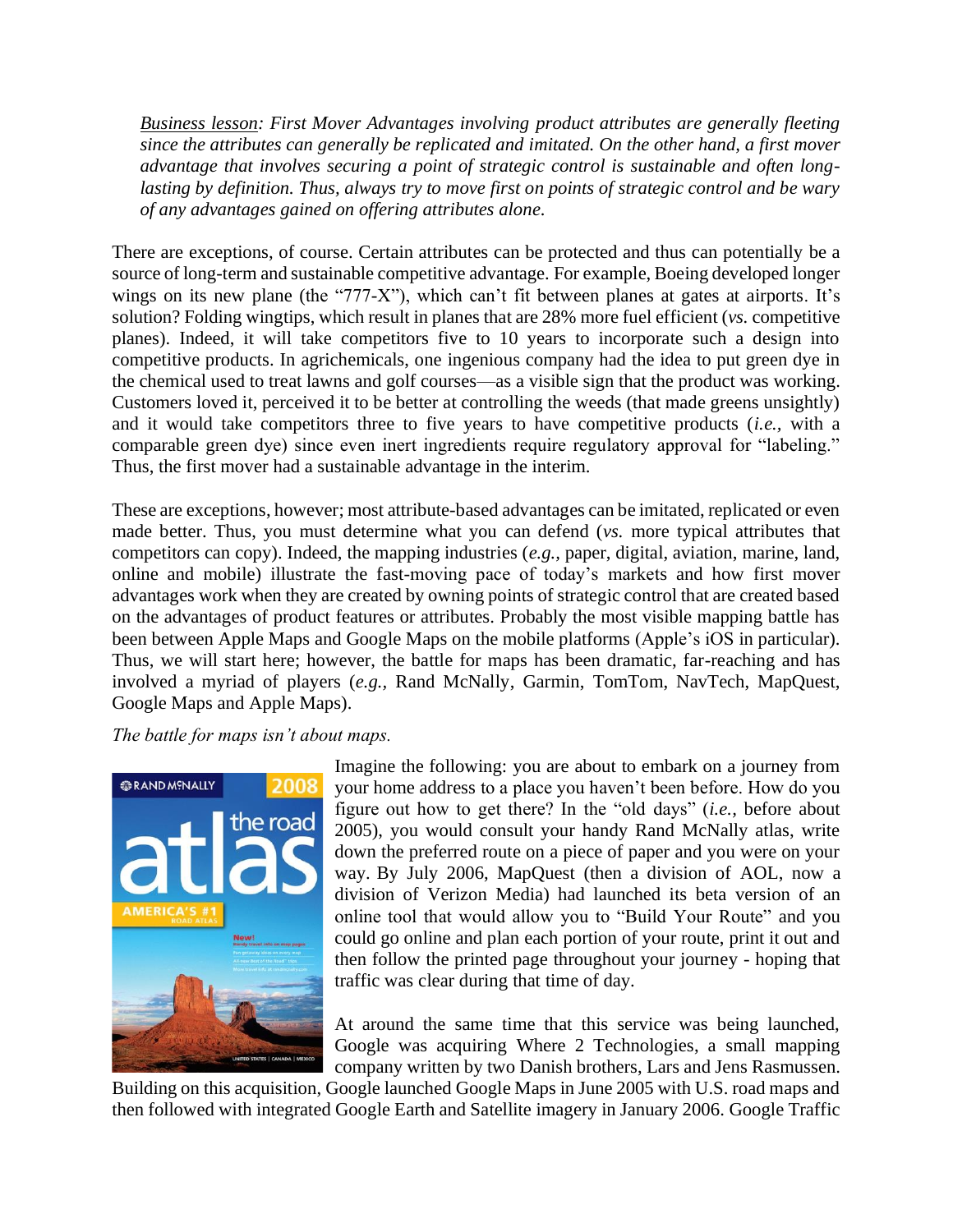was integrated into the maps in February 2007 and "Street View" was added in May 2007. Indeed, much of this was happening behind the scenes without many of us even noticing.

The launch of the iPhone, iPad, Android operating system and digital maps with turn-by-turn navigation integrated into other third-party apps began a heated rivalry for an entirely free mapping service. From the time of the launch of the first-generation iPhone (on June 29, 2007) until September 18, 2012, mobile applications, through both Apple's iOS and Google's Android operation systems, used Google Maps for turn-by-turn navigation by employing GPS locationbased services. However, Apple replaced Google Maps with Apple Maps as the default mapping system integrated in Apple (iOS) devices on September 19, 2012. On December 13, 2012, Google Maps was re-launched inside the Apple platform as a standalone app, although Apple Maps remained the default application for all other key apps.

Concurrent with much of this, a small Israeli startup, Waze Mobile, had introduced a free mobile map app that contained innovative, "community-driven" features. Originally launched as "*FreeMap Israel*" in 2006, it expanded to the United States and contained innovative features that allowed users to report accidents, traffic jams, speed and police traps and identify the cheapest, nearby fuel stations. In June 2013, Google purchased Waze for \$1.1 billion, adding the crowdsourced, community-driven features of Waze to their existing maps.<sup>5</sup> Thus, the "old" days (*i.e.,* six to seven years ago) of paper maps is an ancient memory; now the "market" is focused on *free* maps with integrated navigation, directions, local "crowdsourced" information and the battle is now not just about travel routing but also indoor mapping and promotional planning.

So, why would Apple spend so much development time competing with behemoth incumbents (*e.g.,* Google and MapQuest)? Why are companies like Apple and Google so obsessed with winning the exceedingly expensive battle to give away *free* digital map applications?

Before 2010, Apple faced a difficult dilemma that had nothing to do with maps but had everything to do with maps. Specifically, the online environment was increasingly driven by location-based *mobile* advertising revenue (*vs.* traditional desktop and search-based advertising). For example, Google has been increasingly pushing advertisements within all mobile apps in order to diversify its ad revenue stream, as traditional search and desktop advertising prices and revenue growth fall.<sup>6</sup> Both Google and Apple knew that the future of revenue for mobile applications was correlated with location-based services that Yelp, OpenTable and others need in order to bring their offerings to market. Furthermore, if you allow your map to access your locational "geo tag" (*i.e.,* where you are), as the vast majority of us do, your map provider knows where you are and how fast you're going. Indeed, this type of information is often quite valuable, as noted by the aforementioned insurance executive from Latin America.

Apple, like Google, has recognized that the future is about (i) information (*e.g.,* where you are, what you are doing, how fast you are going and what you are buying) as *the* point of strategic control that can be used to acquire mobile-based advertising revenue and (ii) aligning incentives

<sup>&</sup>lt;sup>5</sup> Source of the background information on Waze[: https://en.wikipedia.org/wiki/Waze](https://en.wikipedia.org/wiki/Waze) <sup>6</sup> See *Business Insider*, "Apple Maps is Catching up to Google Maps in the US," November 2013,

[http://www.businessinsider.com/apple-maps-is-catching-up-to-google-maps-in-the-us-2013-](http://www.businessinsider.com/apple-maps-is-catching-up-to-google-maps-in-the-us-2013-11#ixzz2mFI8JWeO) [11#ixzz2mFI8JWeO](http://www.businessinsider.com/apple-maps-is-catching-up-to-google-maps-in-the-us-2013-11#ixzz2mFI8JWeO)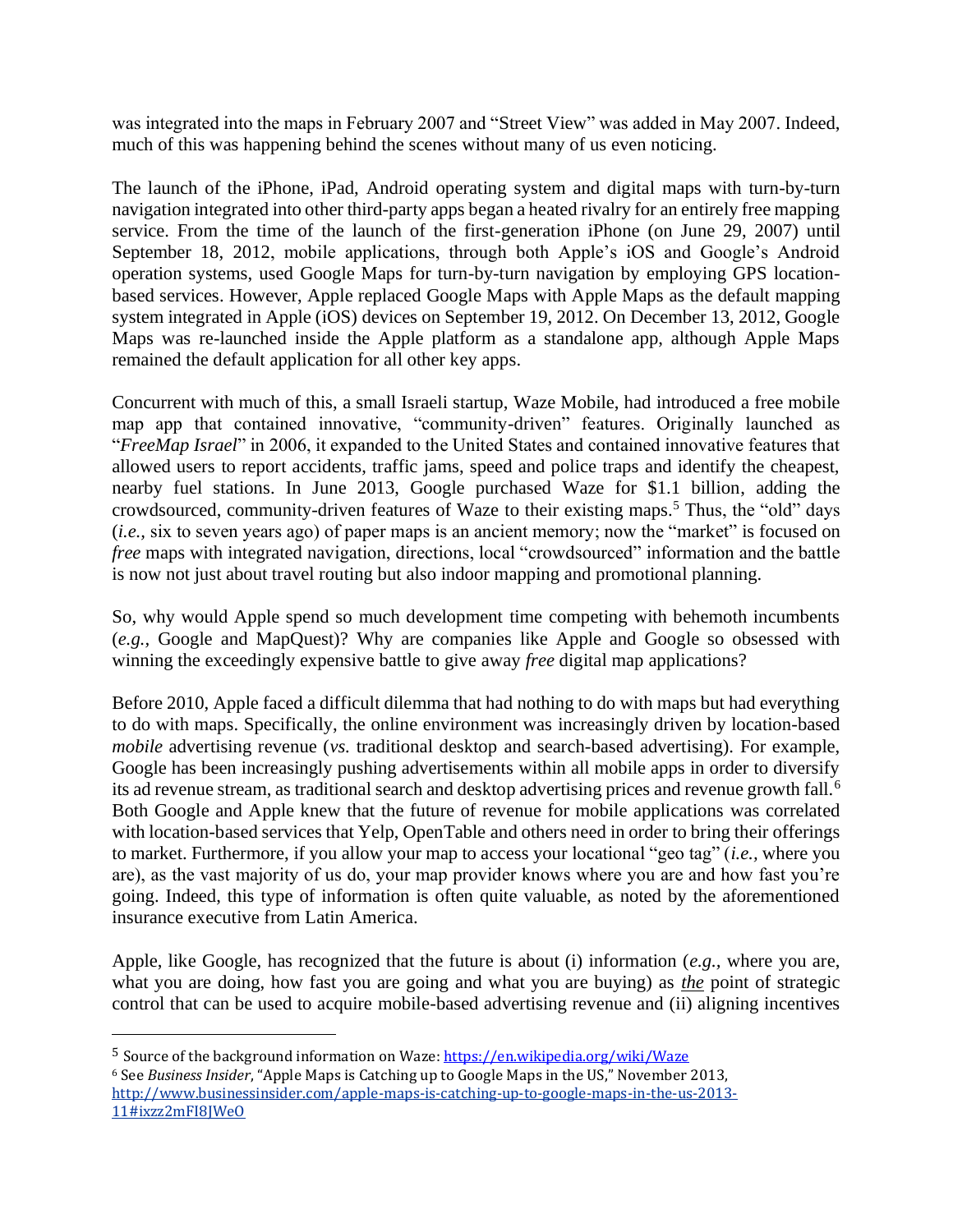with players in this space. So, the search for a local hardware store on an Apple iOS device (*e.g.,* via an app like Yelp) will ultimately lead to an integrated iOS maps program (*i.e.,* Apple or Google Maps). This map contains a myriad of advertising opportunities and locational information (*e.g.,* subscriber movements and actions), which will be huge revenue sources in the near future. Thus, if one firm can harness the power of any app using locational data by offering a popular mapping service, they have a huge strategic advantage in the battle for the information coming off your smartphone.

Utilization of principles in this chapter leads us to address the following two questions:

A) *What is the strategic control point for mobile-based data?* Indeed, the valuable item is the data. When a firm owns access to such data, the revenue opportunities are almost limitless. Here, we suggest that there are two important points of data access control that we should focus on: the connection and the map. Currently, connection is fragmented. On your smartphone, you can connect numerous ways (*e.g.,* various WiFi hotspots and cellular carriers); however, only the map is common to every application on the planet. Own the map and you own access to virtually all of the data coming off the phone. This is why the battle for maps has been so fierce; indeed, this is reminiscent of when Rand McNally locked up the distribution of paper maps in gas stations, 7- Elevens and Kmart's back in the day. Today, however, the control of "distribution" is very, very different. Good companies get this.

B) *What is the point of aligned incentives?* Note that if Apple Maps was the only integrated map in the apps on iOS devices, the incentives are aligned since the objective is for the customer to use the app in a user-friendly, seamless fashion. Indeed, this would be true regardless of the map (*i.e.,* Apple or Google) that is integrated; however, the winner of the battle for default integration also wins the war. Hence, the *strategic control point* is key and aligned incentives enable the point of strategic control to work effectively. By integrating Apple Maps, Apple tried to move its model into the "Don't Quit Your Day Job" category (the bottom right in the table above), which is an area rich in revenue opportunities that are growing exponentially. The problem, of course, is that Apple Maps doesn't work well enough to be effective in this market. In any market, if your offering doesn't work—or isn't competitive—all else doesn't matter.

So, let's now look back with "20/20 hindsight" and think of the choices that Apple had during the latter portion of the last decade. We can represent these under two broad headings; however, naturally, there was a continuum and set of choices available to them: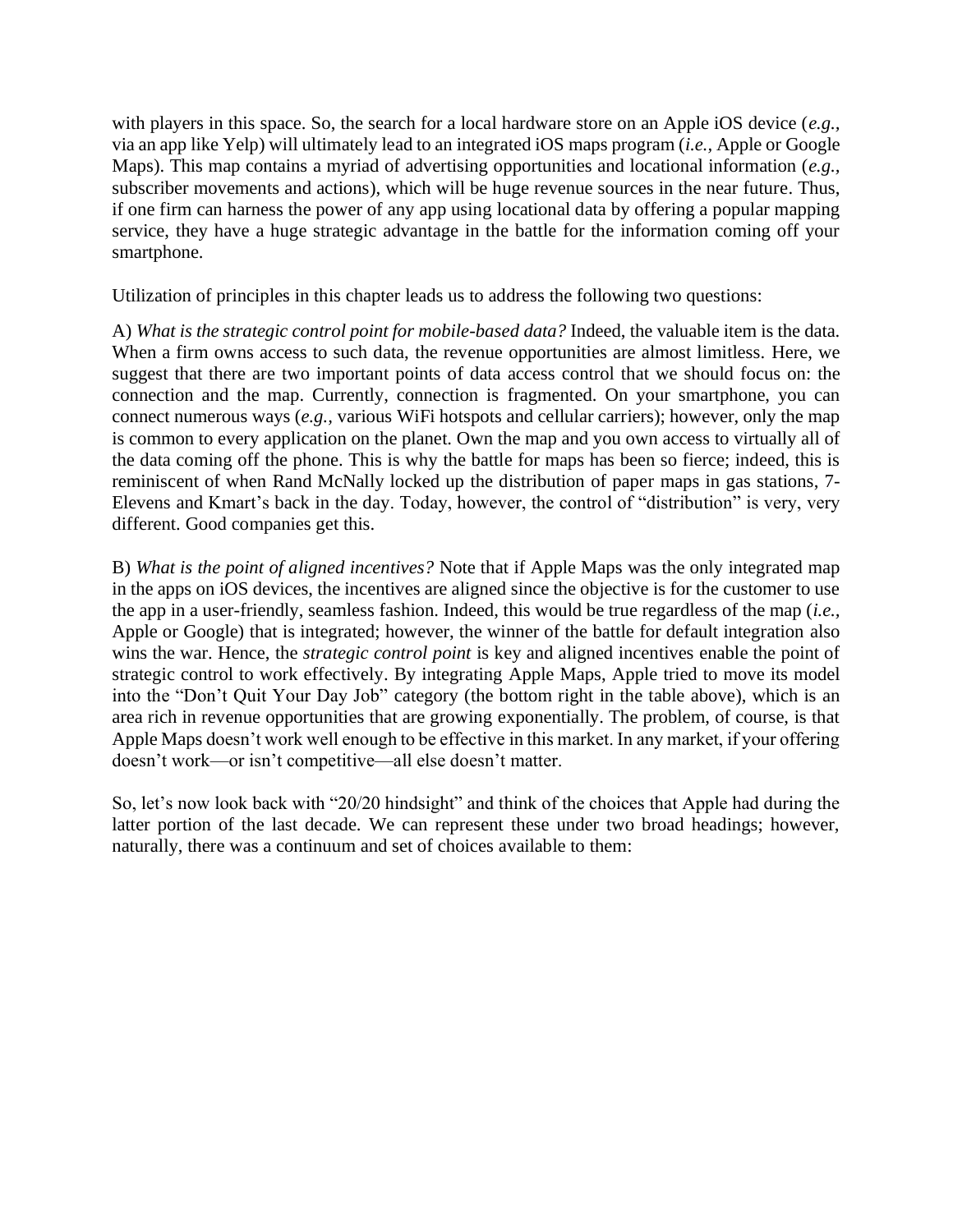*Choice A* was for it to cede the "maps market" to Google and focus on revenue from hardware, software and via its apps store. Google, via various location-based services, would dominate the market for locationbased advertising revenue. Due to Google's penchant for competing on hardware, software (Android OS and Google Play) and in the internet-provision space (through projects like Fiber and more recently Loon), this could prove disastrous for Apple as Google develops the revenue to dominate across multiple markets (including Apple's core).

*Choice B* was to compete directly with Google on maps in an attempt to gain a significant share in the mobile-based advertising space. Not only would this add to Apple's ability to compete across multiple markets but it would also cut into Google's revenue base as well. This would also give Apple ownership of a key *strategic control point* (*i.e.,* ownership of the maps that are integrated into the operating system and apps on Apple iOS devices), much like Google owns that same point on Google's Android-based platforms.

So, who is winning the revenue-rich, "free" maps, digital mapping market today? Well, let's do the math. In the U.S., Google has 185.2 million map users (154.4 for Google Maps, 25.6 million for Waze and 5.2 million for Google earth), whereas Apple has a total of 23.3 million map users. That gives Google approximately an 80% market share with Apple at 10%, MapQuest at 10% and Yahoo! Maps at 1%.<sup>7</sup> The evidence is clear that Google is winning this war across the board. This battle will continue, however, as its importance to information access is pivotal in multiple market opportunities.

The business lesson associated with the key strategic control points in these examples is that the future of advertising-based revenue is in location-based mobile applications, which are rich in sponsored advertising and tracking data.<sup>8</sup> The key strategic control point for this revenue source (which is based on location- and customer-based information) is the mapping application that is integrated into the operating system (as the default application), giving the map provider access to critical information coming off the phone. This also aligns the incentive structure of both end users and app developers. Missteps on attributes (e.g., Apple's horrible reviews and the fiasco after its initial Maps launch) can be overcome as long as the strategic control points are in place and the incentives are aligned; conversely, you can have the best attributes in the world (e.g., Google Maps on iOS devices) and if someone else owns the point of strategic control, the attributes won't matter.

*Bottom line: the battle for the maps is really about the battle for mobile location-based advertising revenue (illustrating the key points raised earlier).*

<sup>&</sup>lt;sup>7</sup> Source: Verto Analytics. "Most Popular Mapping Apps in The United States as of April 2018, by Monthly Users (in Millions)." *Statista - The Statistics Portal*, Statista, www.statista.com/statistics/865413/most-popular-us-mappingapps-ranked-by-audience/, Accessed 23 Mar 2019

<sup>8</sup> This has progressed indoors; retailers are tracking movements and offering location-based promotions as well. See *CBS 17 (WNCN)*, "Some Retailers Tracking Shoppers' Movement Habits" <http://www.wncn.com/story/24077303/some-retailers-tracking-shoppers-movements-habits>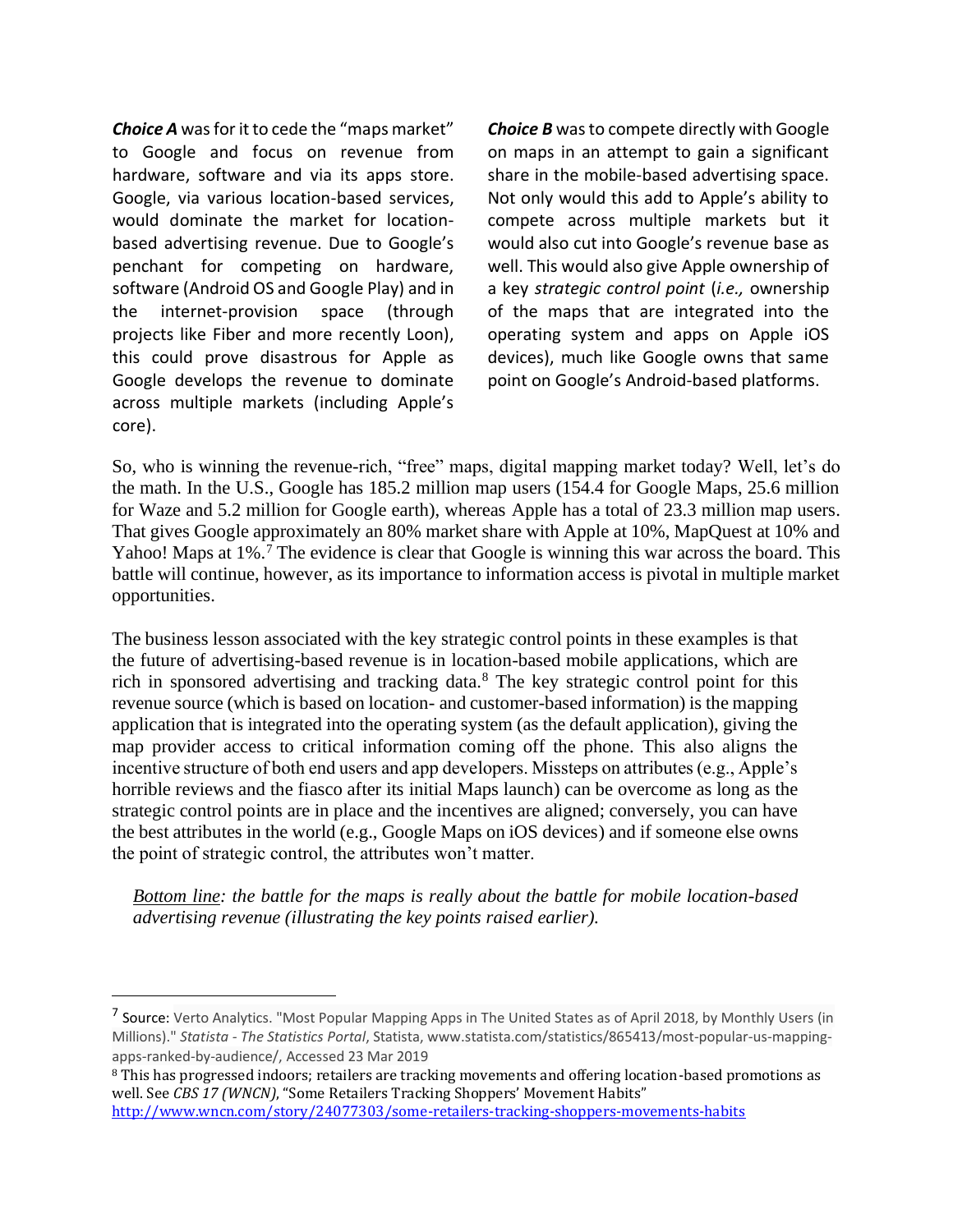This example translates to related industries as well. For example, Rand McNally faced a difficult choice when Patriarch Partners LLC acquired it in a distress sale in 2007. By 2007, the paper maps company had essentially missed the digital revolution in the consumer market (where Google and Apple have been fighting so vigorously). "You have to get one step ahead of everybody else, not redo Google Maps. You tear the company thread by thread and try to find the thread that allows you to leapfrog and innovate," according to Lynn Tilton, head of Patriarch Partners in 2009.<sup>9</sup>

Let's step back in time a bit and examine the choices faced by Rand McNally back in 2009, shortly after the acquisition:

- 1. One option considered and dismissed was attacking Google (and eventually Apple) Maps, MapQuest and others in the consumer mapping and mobile applications market head-on by building its own map app. Why was this dismissed? Clearly, Rand McNally had a brand presence and had they invested heavily in this market back in the early 2000s, one would imagine that they would be the likely winner in this market - one that we've already established was a key *strategic control point* in the market for mobile location-based advertising spend - a key growth driver in 2014 and beyond. However, in 2009, they were in absolutely no position to compete (and spend) head-to-head against Google and Apple, both of which were flush with cash to defend their market position in maps; this was not a fight Rand McNally could win, no matter how hard they tried.
- 2. So, if you couldn't realistically win *this strategic control point*, was there another attractive market wherein they already had a brand presence, expertise, a reasonable chance at succeeding, competencies and a *strategic control point*?

Fortunately, for Rand McNally, there was. They have become the "go to" app for truckers. In the last decade, it has dramatically transformed its business model to focus on location-based information in trucking, fleet management, mileage and routing, recreational vehicles. Due to a refocus on fleet management and trucking (*e.g.,* fleet location, mileage and optimization services), they – in principle – have found a key point of control in these markets, albeit in a smaller niche. Indeed, if you own the data, you are able to lead in the routing and management in trucking, RVs and outdoor; you can also lead in areas where Google and Apple have no real investment and no significant expertise.

To see why this is so important to Apple, Google, Rand McNally and others – and why it isn't about the maps per se, but about the data. For the truck driver, location, revenue-generating deals, ads, restaurants, truck stops and other local information and opportunities pop up on the screen. Indeed, owning (or at least leading) with fleet, trucking and RV opportunities, Rand McNally has put itself in a similar position to what Google and Apple did with iOS and Android platforms albeit in a much smaller opportunity space.

<sup>9</sup> Source: *Chicago Tribune*, October 5, 2009, "Rand McNally Maps a Digital Future," <https://www.chicagotribune.com/news/ct-xpm-2009-10-05-0910040209-story.html>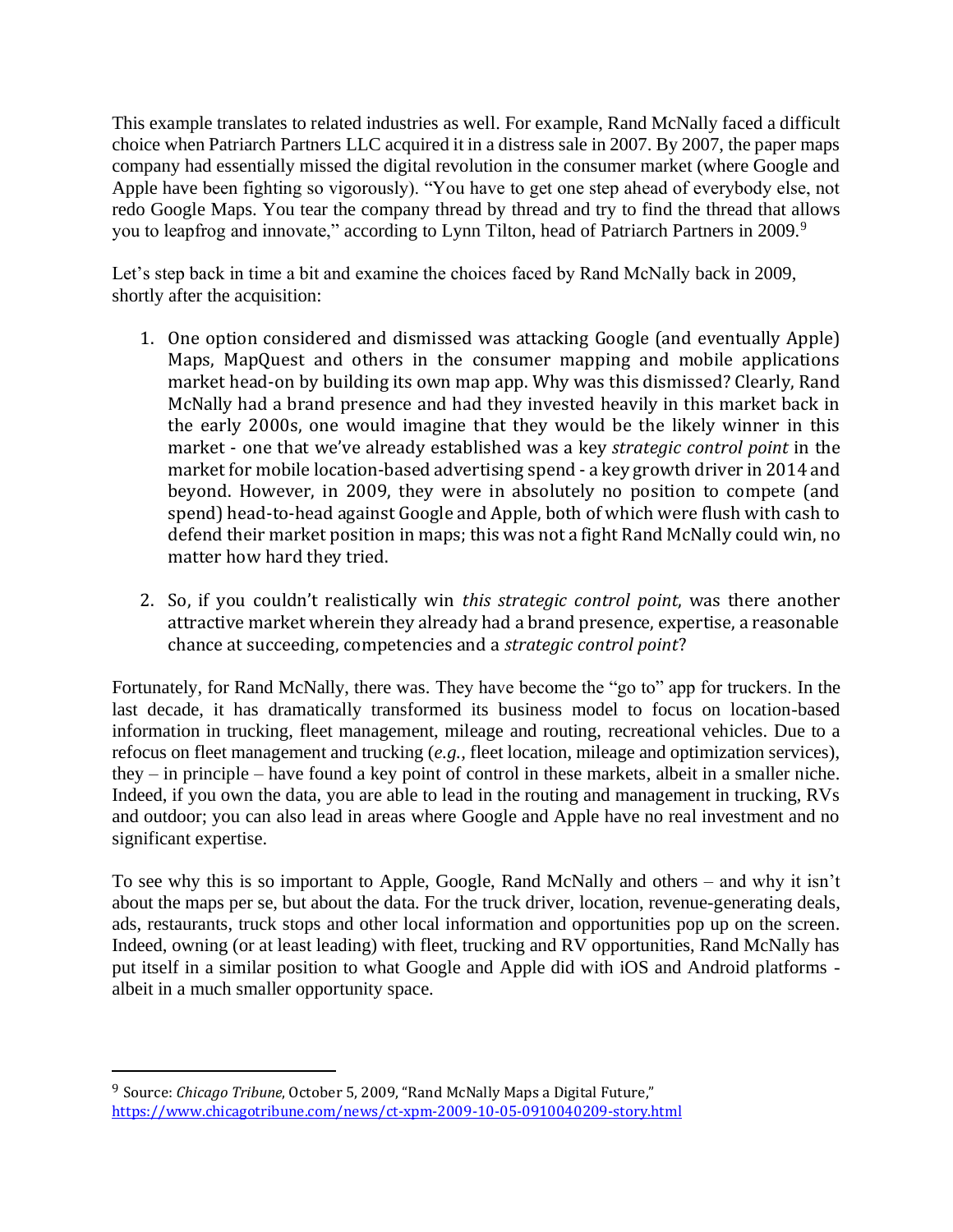One could argue that given the situation Rand McNally faced from 2007 to 2009, this was likely the only viable competitive play that they could have made. The research discussed earlier in this chapter would suggest that a key to their success in this area will be how well they can align incentives (*e.g.*, truckers, fleet managers and local merchants catering to these segments). Indeed, to the extent that they can align incentives, the strategy can actually pay off - and may have been the only smart move available to them. Time will tell if this will be successful; however, recognizing the points of strategic control and aligning incentives are key points to recognize above all else. After all, the battle for the maps isn't about the maps.



In the figure below, the lighter, shaded arrow (on the bottom) represents what happened, over time to Rand McNally as the market shifted to digital (moving from point 1 to 2). The darker arrow (*i.e.,* from point 2 to 1) represents the direction that Rand McNally has been attempting to achieve today, albeit in a smaller part of the market (*i.e.,* inside of the transportation and travel sector). To date, they have been successful in being the "go to app" for truckers in the United States. Moving to dominate in a smaller, niche market is indeed a strategic direction that makes sense for them today.

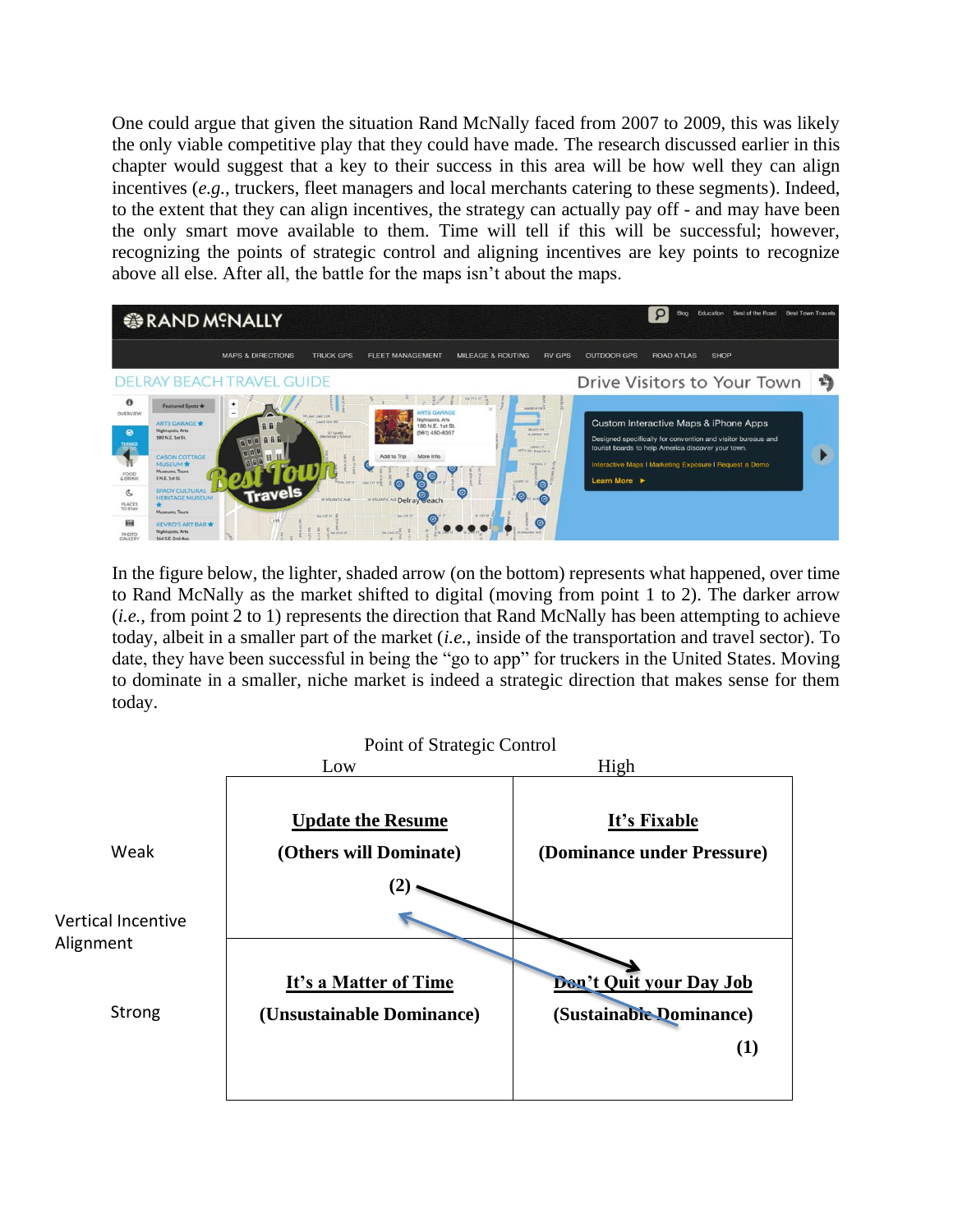Utilizing this example, you can extend the framework to your firm and industry, building on earlier examples:

- 1. Using the scale presented earlier on strategic control (where ten means you own the patent or standard [*i.e.,* complete control] and one represents a commodity product), rate your current level of strategic control.
- 2. How aligned are your external partners? Use a 10-point scale where ten means perfectly aligned (as in the P&G/Walmart example), one means "everyone is in it for himself or herself" (*i.e.,* no alignment) and five is the midpoint (*i.e.,* between the two extremes).
- 3. Plot your business on the four-quadrant diagram above and then plot your major competitors on the same diagram. In an ideal world, your business is on the bottom right and your competitors are on the top left (or at least somewhere on the left). If so, you're fine. If not, this can indicate what you need to focus on (as a business).

#### *The example extends to multiple industries*

The pace of transformation cuts across multiple industries. For example, in aerospace, Jeppesen, the leading company in commercial aviation mapping, is replacing reams upon reams of paper  $(distributed within plane cochpits via pilots) with iPads<sup>10</sup> For decades, they printed key$ information (*e.g.,* routes, warnings and changes in the approach structure) out of their massive facility in Englewood, Colorado (*i.e.,* just outside of Denver) and sent, via FedEx, the paper plans, routes and information to pilots for their next route assignments. The sheer scale of this operation created a barrier to entry that made small-scale entry (*i.e.,* competition) nearly impossible. In fact, at one point, they were the largest FedEx printing facility in the world.<sup>11</sup> Indeed, this move to digital formats—both in aviation and in its marine division—presents both opportunities and dangers. On the one hand, Jeppesen's strategic control is weaker (due to the lack of physical printing scale and distribution); however, Jeppesen may be able to align incentives (*e.g.,* with pilots and local merchants), much the same way that Rand McNally is doing in the trucking industry (via links to other local businesses, information and opportunities, as in the image above). In short, the digital revolution has moved them in the direction of the arrow below and unless they can maintain a point of strategic control, others will be lured into the market for revenue (from ancillary services and advertising)—eventually weakening Jeppesen's enviable market share position in the aviation market.

There are multiple examples across multiple industries wherein this process is replicated. Detailed examples include (i) Amazon using its clout (*i.e., strategic control point*) to launch Amazon Local (a local services version of Amazon.com), Amazon Go (if you've ever visited one of its pilot stores, you know how amazing it is) and now via Whole Foods, (ii) Google's Project Loon (an attempt to secure a point of strategic control for internet provision via low-altitude balloons), (iii) the battle for home automation (*e.g.,* Microsoft's HomeOS *vs.* Google), and the list goes on. Indeed, the convergence revolution has transformed entire industries by lowering the points of

<sup>10</sup> See the *Wall Street Journal*, "iPads help airlines Jettison Costly Load of Cockpit Paper," June 27, 2013, <https://www.wsj.com/articles/SB10001424127887323998604578567720762762606>

<sup>11</sup> Source: visit to company headquarters in Englewood Colorado.